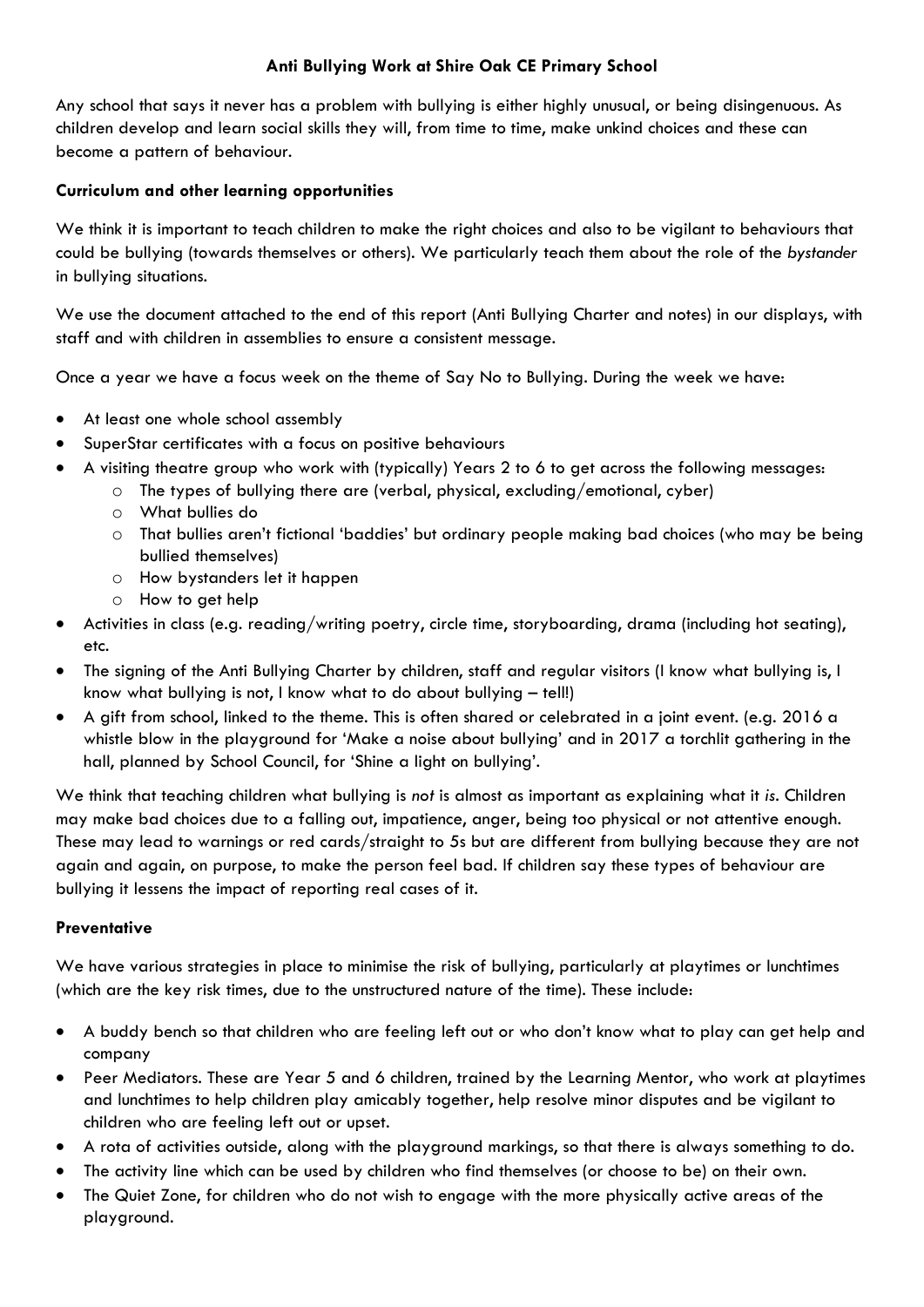- Lunchtime clubs and activities to provide children with a range of activities and choices if they find too much unstructured time difficult (e.g. Lego Club, Board Games Club, Walking Club, Games Club, Y6 Quiet Club, etc.)
- A structured timetable for children who frequently find it hard to make good behaviour choices at lunchtimes. This is sometimes designed to keep certain combinations of children separate so that powerful cliques cannot become more dominant. This can include accessing the clubs mentioned above, spending time at the Take It Easy Table in the dining hall before going out to the playground, staggered lunchtimes, playing inside on the computers, going to play out the front with an adult, etc.

#### **Tackling bullying**

We encourage children to tell. We explain that sometimes when they have told an adult outside about an issue, it isn't always clear that this was part of a wider problem, so they should tell their teacher inside. If that doesn't work they can escalate it by writing it in the Worry Box (which Miss Hinchliffe or Mr Nash monitors every day and follows up.) If that still doesn't work they know they can talk to the heaadteacher. (Some children choose to take such concerns directly to Ms Devane or Mrs Maver.) We encourage children to tell on behalf of other children too.

Our behaviour recording sheets for serious incidents include the question 'In your opinion, could this be classed as bullying behaviour? Yes/No/Don't Know.' These sheets are checked on Fridays by the Pastoral Team so patterns and problems can be identified.

If bullying or potential bullying has been identified then we work swiftly to tackle the issue. We aim to achieve the following:

- Signal very clearly that this behaviour is not acceptable and will not be tolerated. (Bullying is always a 'Straight to 5')
- Record the incident that led to us finding out or the incidents described by the reporting child
- Create safety for the child or children at risk of bullying.
- Re-establish equality and allow children who have become used to thinking of a hierarchy to rebuild their friendship groups, without the influence of the child or children who have been bullying.
- Work with the bully (or bullies) to identify why they have been acting this way and how they can be helped to improve their behaviour.
- Make sure parents (of both bully/ies and victim/s) are informed and involved in resolving the issue
- Put in place a system for checking that the bullying behaviour has ceased.

For example: Two children were seeing themselves as 'gang leaders' who were then controlling the games their classmates could play (or couldn't play) and using verbal aggression and intimidating body language. They were sent 'Straight to 5' (the highest warning level) and their parents were informed. They were then banned from playing outside. Initially this was purely a consequence where they missed out on being outside whilst the rest of the class learned to play and sort things out amongst themselves again. After a while the time spent inside was used for restorative conversations, reflecting on their choices, how it made others feel and how they could move forward. Progress was discussed with parents, as well as talking about how they were responding at home. Then they were allowed to play games inside, with some of their peers so they could practise the necessary turn-taking and social skills. They were subsequently allowed outside for monitored periods of time during break and lunchtime to see if they were practising what was expected of them. Finally they were fully reintegrated, with regular checks done with classmates to ensure that the situation was still resolved.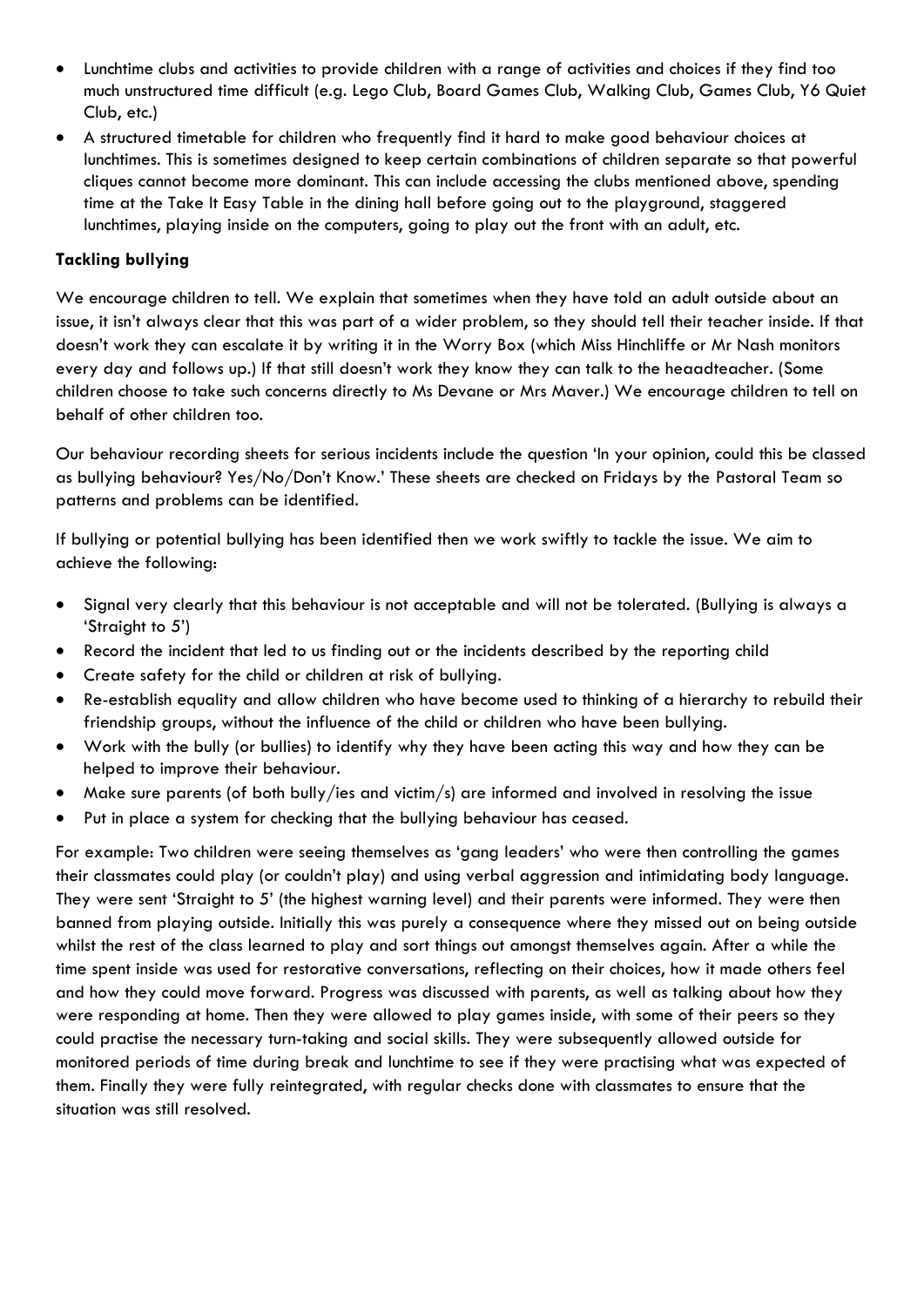# **What is bullying?**

**Bullying is…**

Physical

Hurting someone

- Spitting on someone
- Pulling down clothes
- Fighting someone
- Kicking someone

ALL OF THE TIME

EVERY DAY

LOTS AND LOTS

TO MAKE SOMEONE FEEL BAD

- Insulting someone
- Saying horrible things to someone
- Saying horrible things about someone to their face or to spread rumours
- Saying horrible things about someone's family
- Saying things to embarrass someone
- Laughing at someone
- Being sarcastic to someone
- Copying or mimicking someone
- Never letting someone play a game
- Making threatening gestures to someone
- Giving dirty looks to someone
- Hiding someone's things
- Breaking and spoiling things that belong to someone
- Taking things from someone and hiding them or throwing them around
- Writing notes about someone and passing them around

- Writing horrible things in texts or emails

- Writing bad things on someone's Facebook wall
- Making threatening gestures to someone
- Sending horrible photos and films by text or email

Verbal

Emotional

Cyber